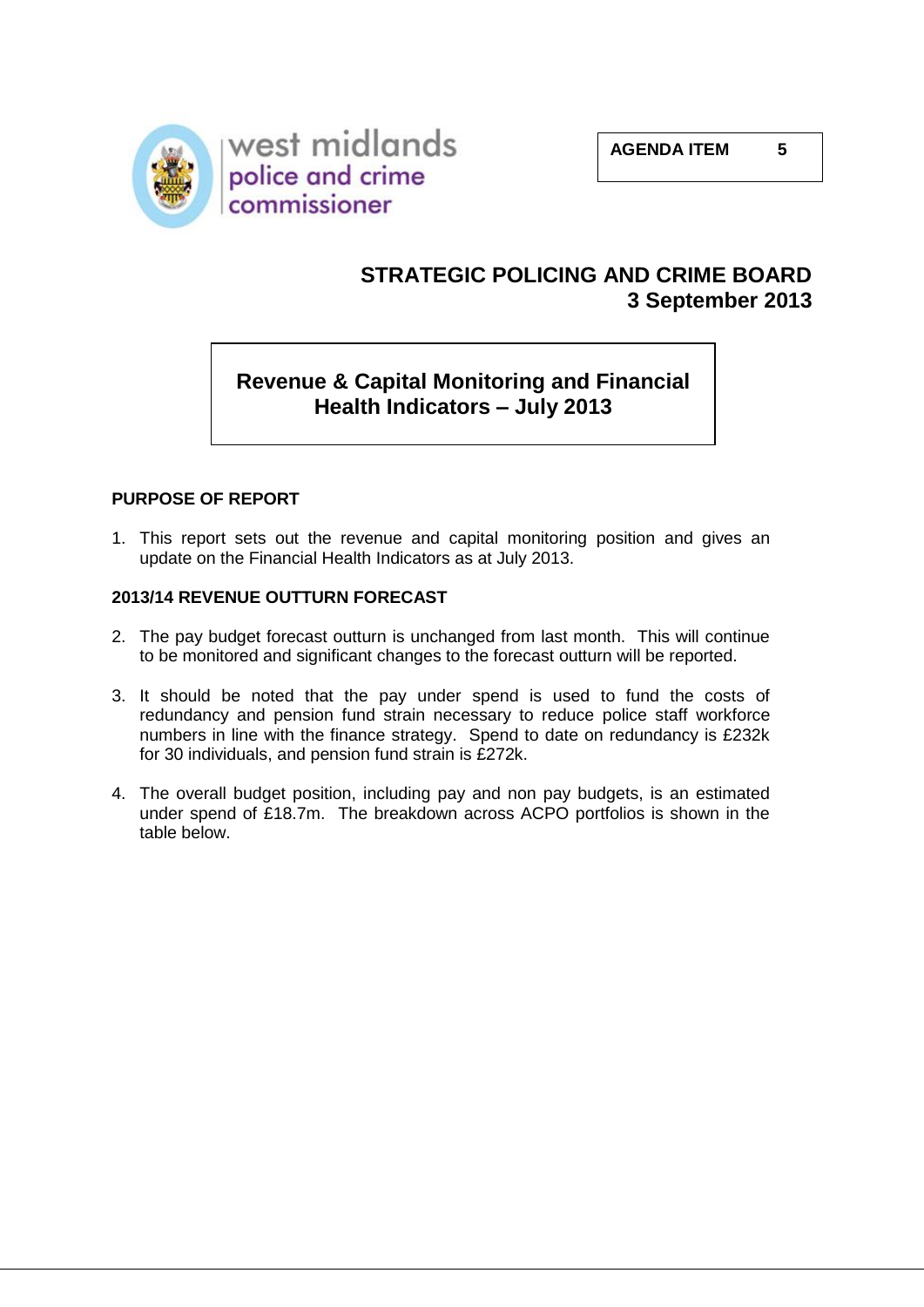| <b>Description</b>                          | <b>Current</b><br><b>Budget</b> | <b>Actuals</b><br><b>YTD</b> | Variance<br><b>YTD</b> | <b>Estimated</b><br><b>Outturn</b> | <b>Outturn</b><br><b>Variance</b><br>to Budget |
|---------------------------------------------|---------------------------------|------------------------------|------------------------|------------------------------------|------------------------------------------------|
|                                             | £,000                           | £,000                        | £,000                  | £,000                              | £,000                                          |
| LPU's                                       | 3,889.4                         | 1,298.3                      | $-30.1$                | 3,853.3                            | $-36.1$                                        |
| ACC Local Policing and Service Improvement  | 1,201.5                         | 370.3                        | $-49.1$                | 982.6                              | $-218.9$                                       |
| <b>ACC Operations</b>                       | 12,068.0                        | 2,284.7                      | $-1,761.3$             | 13,325.6                           | 1,257.6                                        |
| <b>ACC Crime</b>                            | 9,062.3                         | 762.8                        | $-2,479.3$             | 9,569.1                            | 506.8                                          |
| <b>ACC Protection</b>                       | 6,802.0                         | $-3,537.1$                   | $-8,068.3$             | 5,692.1                            | $-1,109.9$                                     |
| <b>DCC Thompson</b>                         | 1,553.2                         | 574.8                        | 77.7                   | 1,624.1                            | 70.9                                           |
| <b>Director of Resources</b>                | 30,025.5                        | 7,318.5                      | $-1,241.0$             | 29,939.3                           | $-86.2$                                        |
| <b>Chief Information Officer</b>            | 12,189.6                        | 4,783.2                      | 203.4                  | 11,603.2                           | $-586.4$                                       |
| Sub Total Force Level                       | 76,791.5                        | 13,855.5                     | $-13,348.1$            | 76,589.3                           | $-202.1$                                       |
| Central Pay                                 | 455,157.4                       | 147,126.6                    | $-4,447.5$             | 436,638.4                          | $-18,519.0$                                    |
| <b>Central Budgets</b>                      | 24,837.1                        | 115.0                        | $-7,242.1$             | 24,837.1                           | $-0.0$                                         |
| Sub Total                                   | 479,994.5                       | 147,241.7                    | $-11,689.5$            | 461,475.5                          | $-18,519.0$                                    |
| <b>TOTAL</b>                                | 556,786.0                       | 161,097.2                    | $-25,037.6$            | 538,064.9                          | $-18,721.1$                                    |
| West Midlands Office for Policing and Crime | 1,884.0                         | 483.7                        | $-117.7$               | 1,881.3                            | $-2.7$                                         |
| <b>CSF Expenditure</b>                      | 7,319.0                         | 2,575.5                      | 2,575.5                | 7,319.0                            | 0.0                                            |
| <b>CSF Grant</b>                            | $-6,969.0$                      | 0.0                          | 0.0                    | $-6,969.0$                         | 0.0                                            |
| <b>TOTAL</b>                                | 559,020.0                       | 164,156.5                    | $-22,579.7$            | 540,296.2                          | $-18,723.8$                                    |

*\*Includes £350,000 for non-recurring invest to save schemes funded via reserves.*

- 5. Included in the outturn position is an estimated forecast of £1.3m for Operation Glendale and the reassurance work in the days before (Operations Derwent and Islip/Clockface). At the time of writing the report the full cost is not yet known as July overtime will be paid in August and we are awaiting mutual aid charges from other forces. This figure only reflects the additional direct costs incurred and does not include duty time, ongoing investigations or other opportunity costs.
- 6. The vast majority of devolved areas are forecasting spend in line with budget, however, there are a number of key over and under spends to be highlighted and these will be monitored and acted upon as necessary through the routine budget control processes.

#### **Over Contract Contract Contract Contract Contract Contract Contract Contract Contract Contract Contract Contract Contract Contract Contract Contract Contract Contract Contract Contract Contract Contract Contract Contract**

- Community Justice and Custody Force Contact
- 
- 

- 
- Force CID Forensic Services
- Fleet Services **Property Services** 
	- ICT
- 7. A subjective breakdown of the budget and outturn forecast is shown in Appendix 1.

## **Capital Budget 2013/14**

8. Within the capital programme New Build comprises of £3.95m for Western Custody provision and £0.6m for Central Birmingham Custody provision. Land purchase of the Bromford Road site made during August will increase the actual YTD in next month's report. Planned Build of £2.175m represents the first phase of the rationalisation of the Central Birmingham Estates.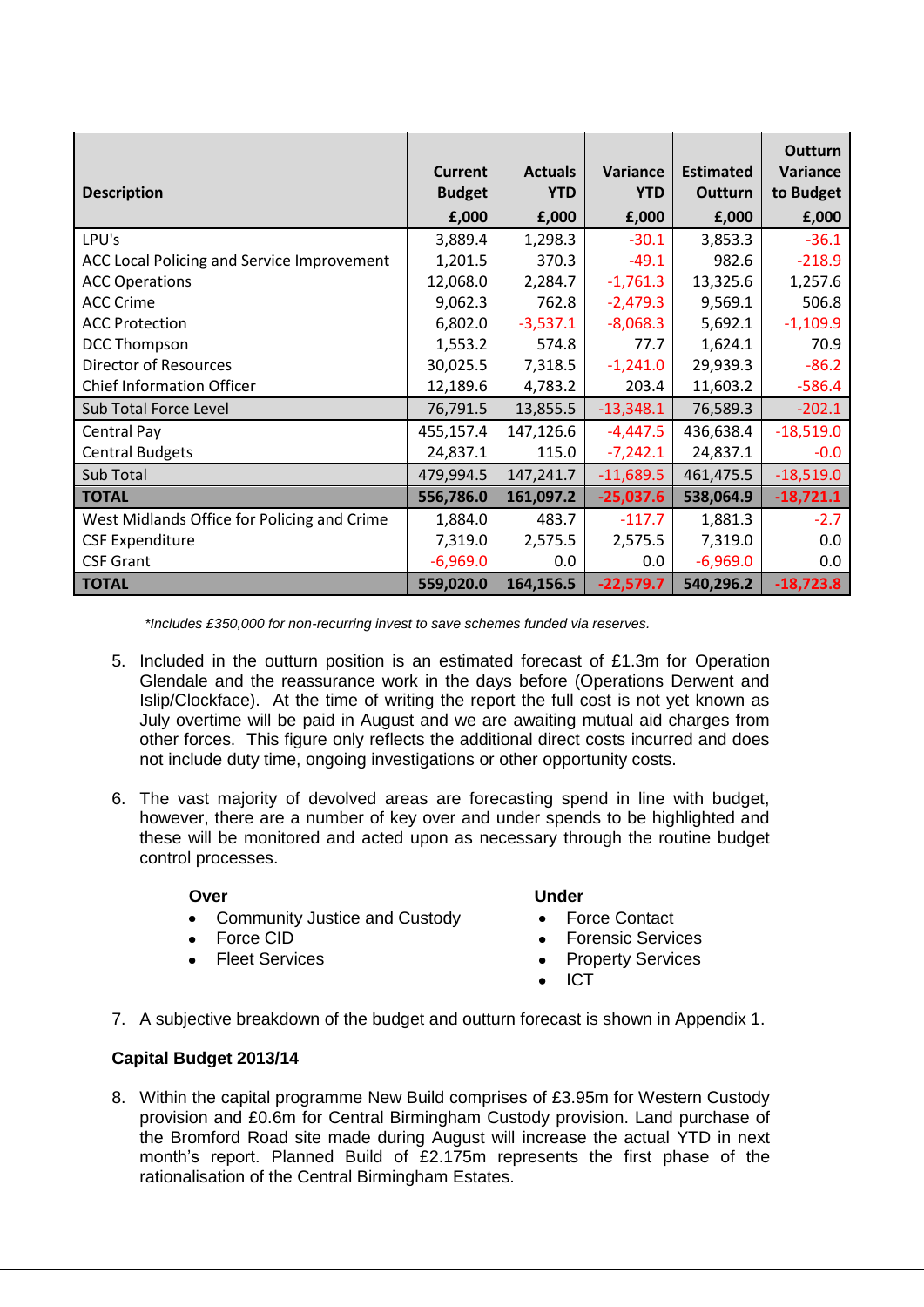|                               | 2013/14         |                                  | 2013/14        |               |               |             |
|-------------------------------|-----------------|----------------------------------|----------------|---------------|---------------|-------------|
|                               | <b>Original</b> | 2012/13<br>C/fwd &               | <b>Current</b> | <b>Budget</b> | <b>Actual</b> | Variance    |
|                               | <b>Budget</b>   | <b>Re-Phasing</b><br>& Additions | <b>Budget</b>  | <b>YTD</b>    | <b>YTD</b>    | <b>YTD</b>  |
|                               | £000            | £000                             | £000           | £000          | £000          | £000        |
| New Build                     | 10,500          | $-5,950$                         | 4,550          | 600           | 248           | $-352$      |
| Planned Build                 | $\mathbf 0$     | 2,175                            | 2,175          | $\mathbf 0$   | 0             | $\mathbf 0$ |
| Systems & Infrastructure      | 1,070           | 235                              | 1,305          | 321           | 100           | $-221$      |
| <b>Call Handling</b>          | 400             | 751                              | 1,151          | 640           | 648           | 8           |
| New ICT                       | 1,296           | 351                              | 1,647          | 384           | 210           | $-174$      |
| Programme Gateway             | 75              | 0                                | 75             | 23            | 7             | $-16$       |
| Vehicles                      | 3,000           | 0                                | 3,000          | 750           | 682           | $-68$       |
| Equipment                     | 200             | 100                              | 300            | 20            | 25            | 5           |
| <b>Counter Terrorism</b>      | 0               | 1,230                            | 1,230          | 485           | 285           | $-200$      |
| <b>Total Approved Schemes</b> | 16,541          | $-1,108$                         | 15,433         | 1,610         | 2,205         | $-1,018$    |

9. The table below shows the Capital Budget Monitoring.

10. The bulk of property spending is anticipated to take place later in the year and the profiled budget reflects this. As identified last month £1.2m has been added to the programme for Counter Terrorism vehicles and equipment funded by ACPO TAM.

#### **Financial Health Indicators**

- 11. The Financial Health Indicators for April to July 2013 are shown in Appendix 2. These indicators cover key areas of financial management and are designed to provide reassurances in relation to the overall financial performance.
- 12. In general all targets are being met with the exception of:

#### Revenue Budget (Indicator 4)

13. This indicator is above the target due to the forecast under spending which has been reported throughout the year to the PCC and Command Team. The under spend has arisen from planned future savings being achieved earlier than anticipated.

#### Capital (Indicator 7)

14. This indicator reflects a slow start to spending within the capital programme for property and vehicles in the first quarter of 2013/14. It is anticipated that, in line with planned organisational changes, this indicator will improve as work begins on the new custody facilities and central Birmingham rationalisation.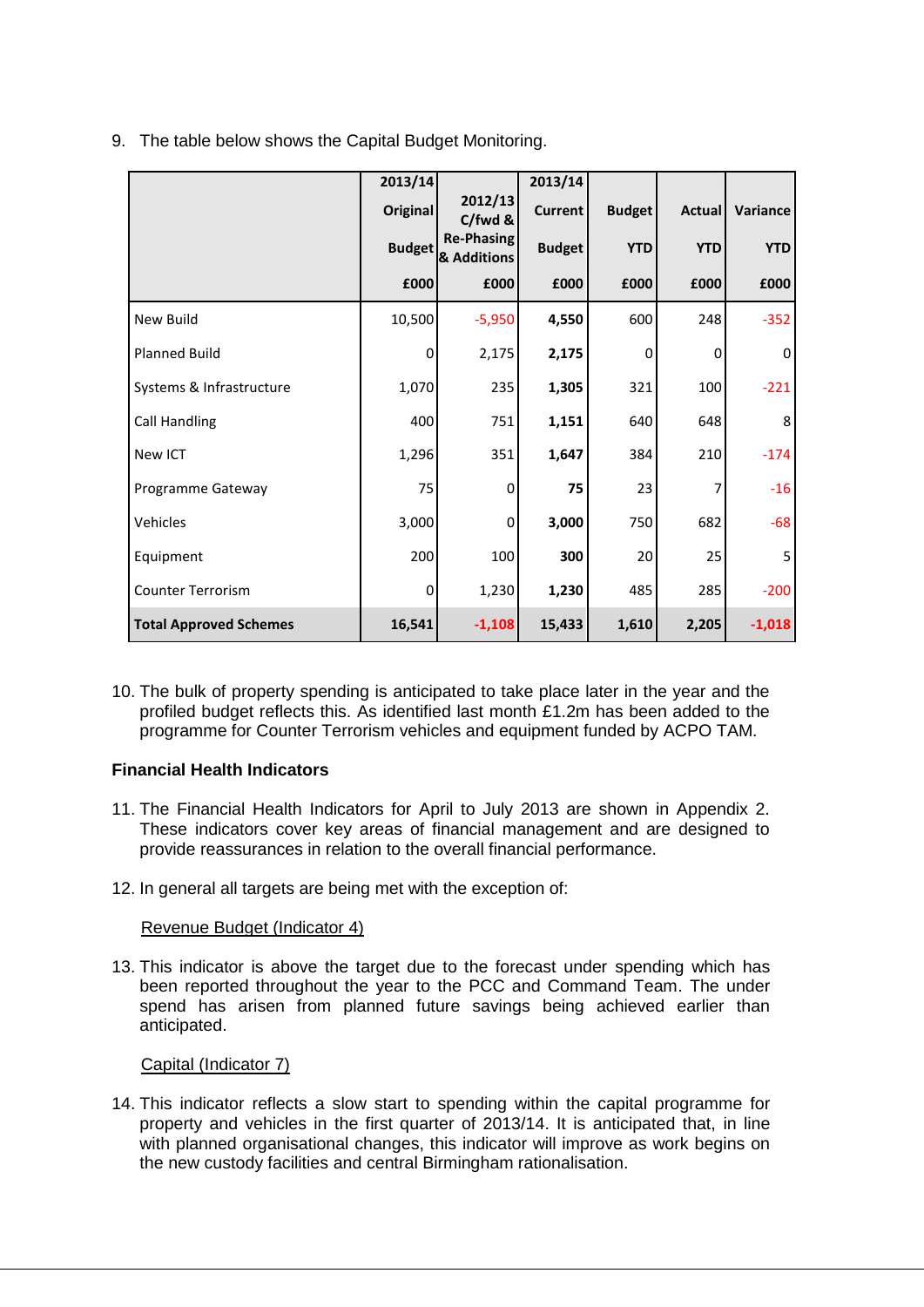#### Creditors (Indicator 16)

15. Invoices continue to be processed promptly within agreed targets, however, performance dipped marginally below the target in August due to delays in receipting orders over the holiday period. It is anticipated that performance will recover in future reporting periods.

#### **FINANCIAL IMPLICATIONS**

16. There are no direct financial implications from this report.

#### **LEGAL IMPLICATIONS**

17. There are no direct legal implications from this report.

#### **RECOMMENDATIONS**

18. The Board is asked to note the report.

Mike Williams<br>
PCC's Chief Finance Officer<br>
WMP Director of Resources PCC's Chief Finance Officer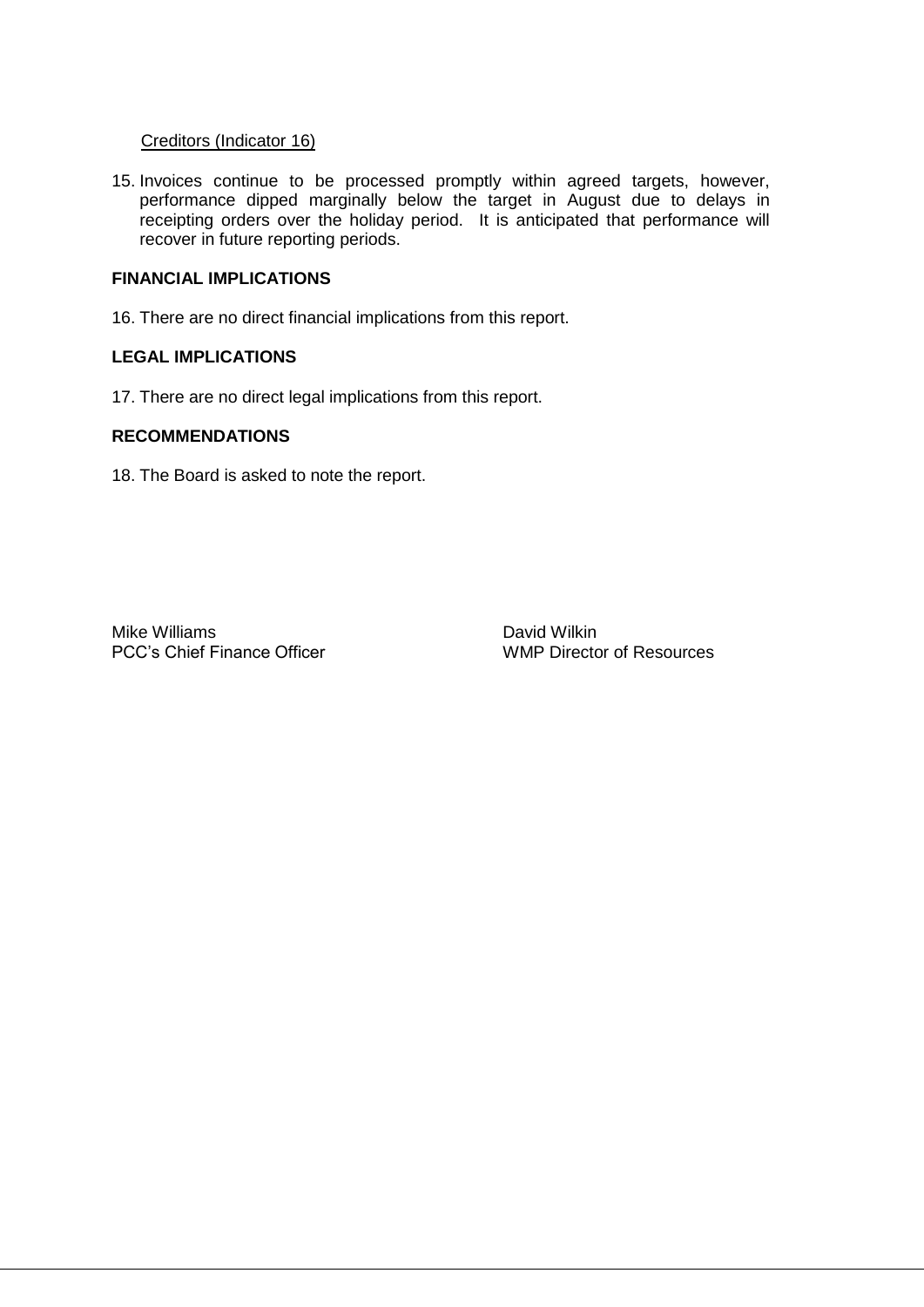## **Appendix 1 – Subjective Breakdown**

| <b>Subjective Breakdown</b>                        | Original<br><b>Budget</b> | <b>Actuals</b><br><b>YTD</b> | <b>Variance</b><br><b>YTD</b> | <b>Estimated</b><br><b>Outturn</b> | <b>Outturn</b><br>Variance<br>to Budget |  |
|----------------------------------------------------|---------------------------|------------------------------|-------------------------------|------------------------------------|-----------------------------------------|--|
|                                                    | E,000                     | £,000                        | £,000                         | £,000                              | £,000                                   |  |
| Police Pay                                         | 390,340.7                 | 126,707.8                    | $-3,776.7$                    | 380,496.4                          | $-9,844.3$                              |  |
| <b>Police Community Support</b><br><b>Officers</b> | 20,971.1                  | 5,846.8                      | $-1,143.5$                    | 18,326.8                           | $-2,644.3$                              |  |
| <b>Support Staff Pay</b>                           | 102,951.5                 | 34,370.1                     | 145.6                         | 99,319.3                           | $-3,632.2$                              |  |
| Other employee Expenses                            | 1,866.5                   | 961.5                        | 293.7                         | 2,511.7                            | 645.2                                   |  |
| Premises                                           | 24,008.1                  | 6,270.7                      | $-1,329.2$                    | 23,703.9                           | $-304.2$                                |  |
| Transport                                          | 9,834.3                   | 2,284.5                      | $-0.8$                        | 10,092.0                           | 257.7                                   |  |
| Supplies & Service                                 | 47,439.7                  | 13,074.6                     | $-1,928.8$                    | 46,682.2                           | $-757.5$                                |  |
| Agency                                             | 3,986.7                   | $-607.7$                     | $-1,171.9$                    | 4,364.5                            | 377.8                                   |  |
| <b>Capital Financing</b>                           | 5,628.1                   | $-1,494.6$                   | $-2,483.8$                    | 5,630.7                            | 2.6                                     |  |
| <b>External Income</b>                             | $-50,240.7$               | $-26,316.5$                  | $-13,642.1$                   | $-53,062.7$                        | $-2,822.0$                              |  |
| <b>Police Force</b>                                | 556,786.0                 | 161,097.2                    | $-25,037.6$                   | 538,064.9                          | - 18,721.1                              |  |
| Office of the Police & Crime<br>Commissioner       | 1,884.0                   | 483.7                        | $-117.7$                      | 1,881.3                            | $-2.7$                                  |  |
| <b>CSF Expenditure</b>                             | 7,319.0                   | 2,575.5                      | 2,575.5                       | 7,319.0                            | 0.0                                     |  |
| <b>CSF Grant</b>                                   | $-6,969.0$                | 0.0                          | 0.0                           | $-6,969.0$                         | 0.0                                     |  |
| <b>Total Revenue Budget</b>                        | 559,020.0                 | 164,156.5                    | $-22,579.7$                   | 540,296.2                          | $-18,723.8$                             |  |

*Note: This analysis includes spending on externally funded budgets and as a result there will be variations on individual budget lines when compared to the responsibility analysis shown in the main report.*